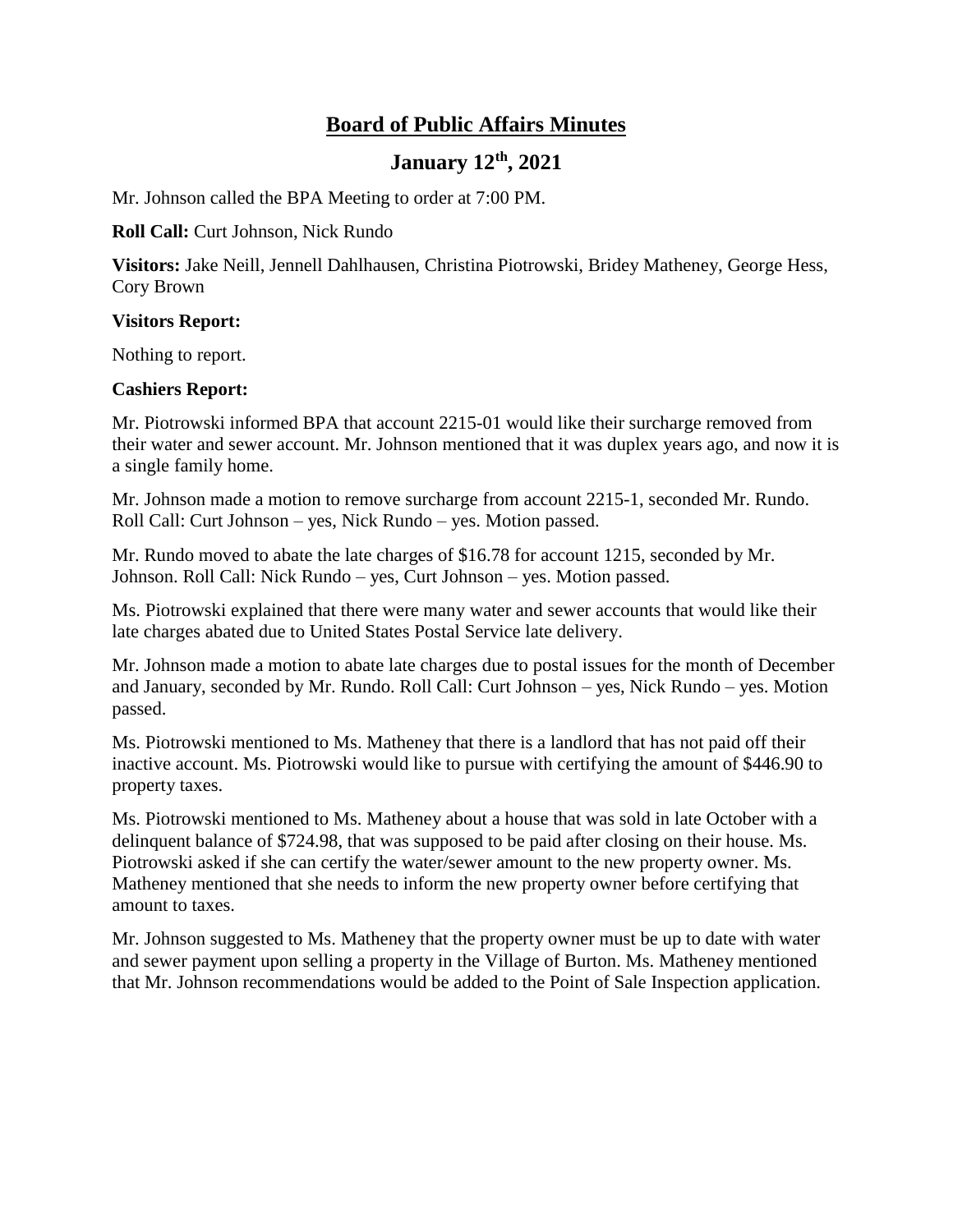# **Solicitor Report:**

Mr. Neill mentioned to Ms. Matheney that the Village of Burton has had four point of sales inspections for the month of December. Mr. Johnson recommended that Ms. Piotrowski add Point of Sale rules to the newsletter going forward.

Mr. Neill informed Ms. Matheney that he recommends that if a buyer is willing to sign off on a sewer line that needs to be repaired to having it repaired after the house transfers would be acceptable to not hold up the sale. This change will be included in Point of Sale rules. Mr. Neill recommends the property owners just have it done within 90 days after the sale.

Mr. Neill mentioned to Ms. Matheney that there should be a time frame for having sewer camering done prior to a sale. Mr. Neill informed Mr. Johnson that he has created files for point of sales inspection applications and attaching a USB of camera views of the sewer inside the folder for each inspection.

## **Engineer Report:**

Mr. Hess mentioned that last month he looked at Preston plans for waterlines. Mr. Neill mentioned that he would like to incorporate in our Pipe and Sewer standards a sampling station at the end of water mains. Mr. Neill explained the sampling stations look like a green petal stool that opens up that can grab a sample right off the water line. Mr. Neill explained that it would be beneficial for Kent State property and the Preston extension.

#### **Clerk/Treasurer:**

Mr. Johnson mentioned about the 2021 sewer and water 3% increase will go forward.

Mr. Johnson made a motion to pay approved bills, seconded by Mr. Rundo. All in favor. Motion passed.

Mr. Johnson made a motion to approve the BPA minutes for December  $8<sup>th</sup>$ , 2020 and December 21<sup>st</sup>, 2020, seconded by Mr. Rundo. All in favor. Motion passed.

# **Operators Report:**

Mr. Neill mentioned about the construction water meter (bulk water meter) that we need to get something in BPA Rules and Regulations for construction companies requiring that. Mr. Johnson mentioned that we will sell water to construction sites using a bulk water meter until they start using sewer.

Mr. Neill and Mr. Rundo explained the situation at 13814 Carlton Street to Mr. Johnson. Mr. Rundo explained that the resident had to adjust the meter placement vertical. The resident's concern was that if the meter is vertical, will there be a problem with the Point of Sales Inspection for the future. Mr. Neill informed Mr. Rundo that there needs to be a valve before the meter and after the meter for the Point of Sales Inspection. Mr. Neill prefers the meter to be horizontal not vertical. Mr. Neill stated that the owner's email stated that the Utility Department instructed the resident to put his meter vertically and that we were unable to turn their water off. Mr. Neill wanted to inform BPA that Mr. Neill and Mr. Poulson did not instruct the resident to change the position of the meter.